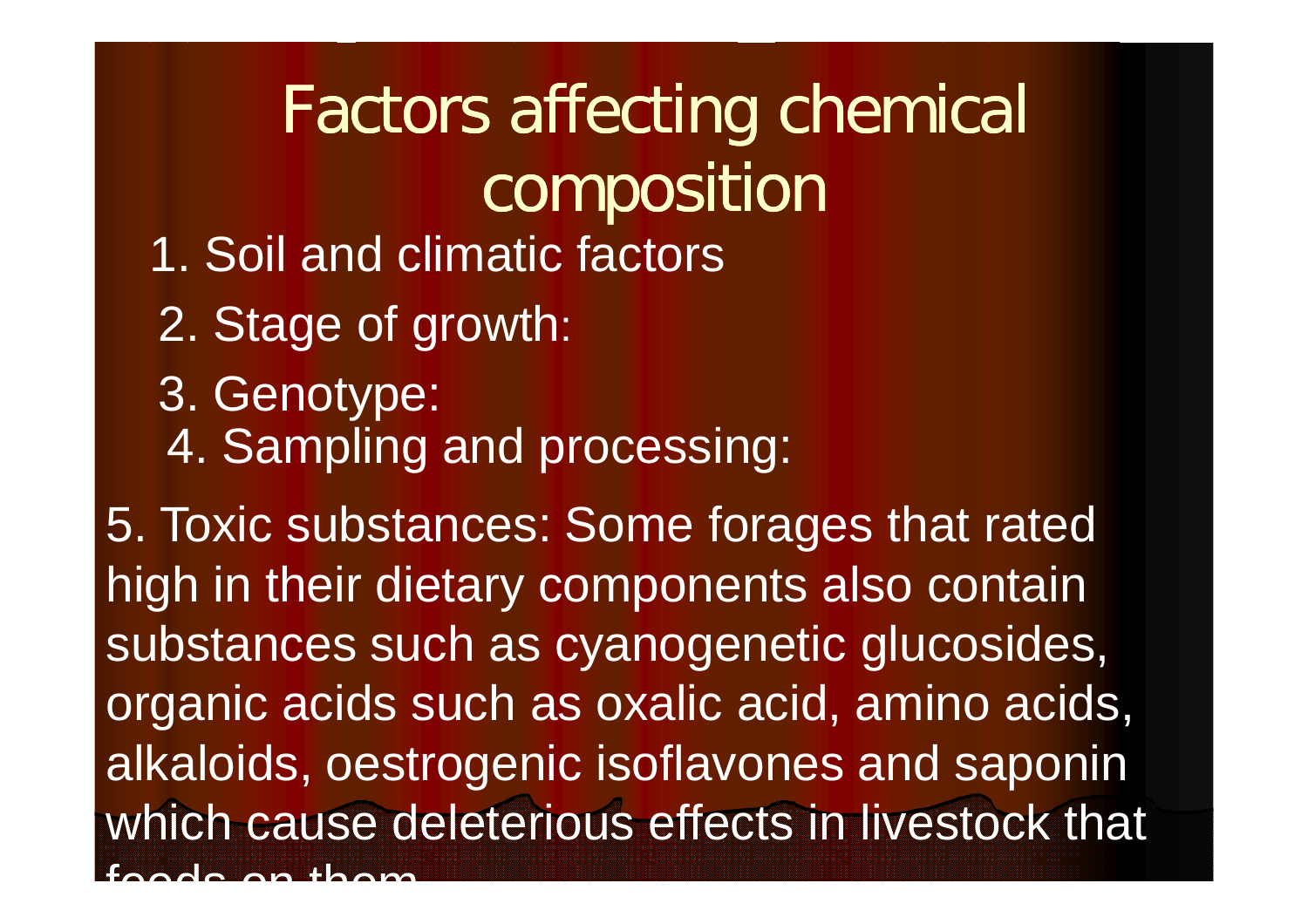## **Digestibility**

is an important measure of the nutritive of forage and can be defined as the difference in value between the feeds eaten and materials voided by the animals, expressed in percentage of feed eaten. Thus, the overall digestibility of forage will be the summation of the content, digestibility of the chemical components of the forage (Harden 1975)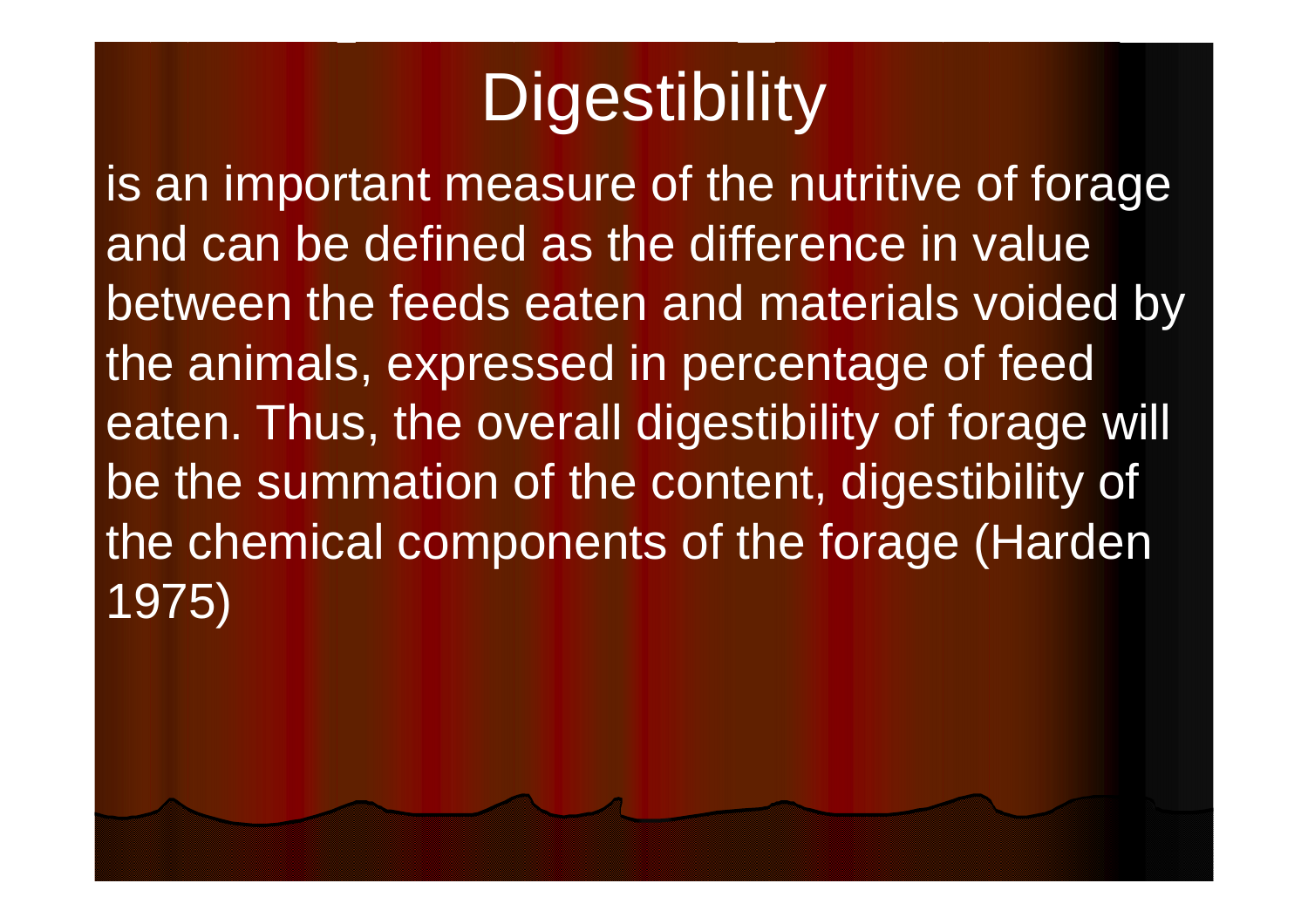#### *Factors affecting digestibility*

•**1. Stage of growth and genotype – Digestibility declines with advancing age and (maturity) rate vary considerably between genera, species and varieties. a. Plants high initial digestibility (70-85%) followed by high decline – Andropogon gayanus, cynodon dactylon, Pennisetum purpureum, sorghum sudaness.** •**Intermediate initial digestibility (60-70%) followed varying decline – Andropogon gayanus, Cynodon dactylon, Dactylis glomerata & Digitaria unighumos.**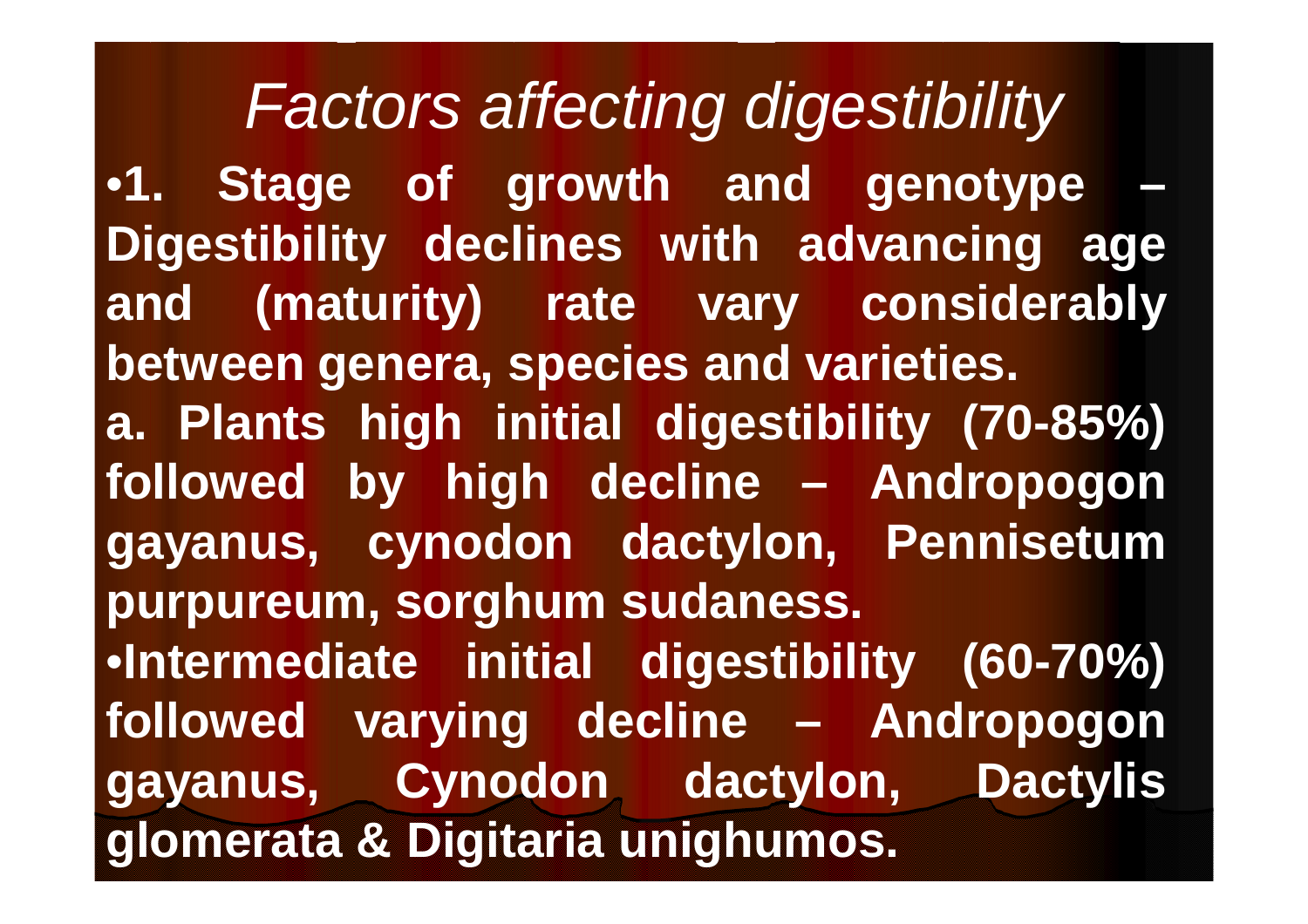•**Low initial digestibility (50-60%) generally Low rate of decline – Paspalum, Cymbopogon, Hyparrhenia and Themeda spp.** •**2. Plant fractions** •**3. Climate** •**4. Protein and mineral content** •**5. Digested products: Quantitative determinations of these acids and their relative proportions, as well as the efficiency of their utilization by the animals are also used to estimate the nutrient value of forages.**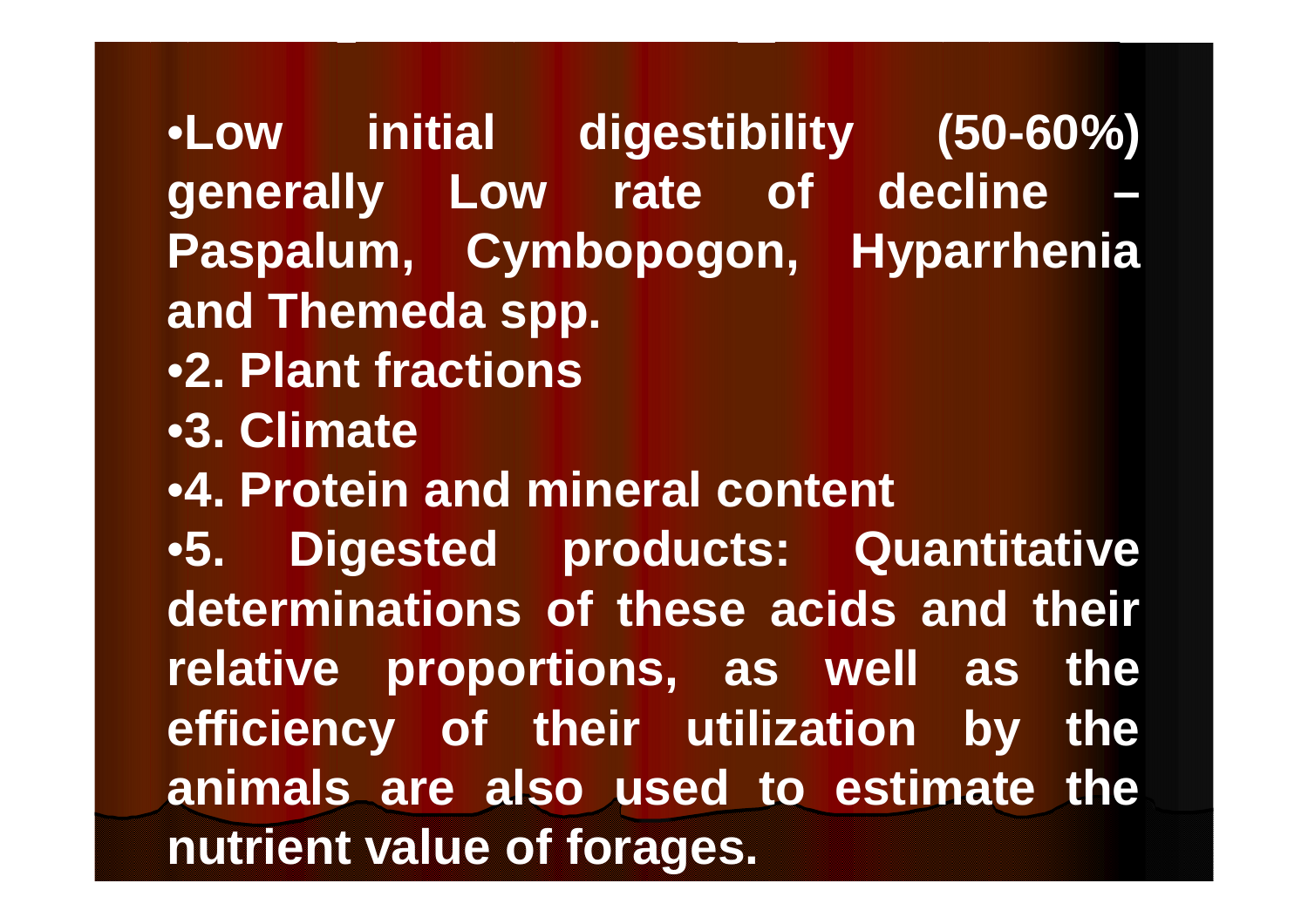#### *Forage Intake*

The feeding value of a feed is related to the amount which the animal will consume voluntarily. Assessment of forage quality depends not only on the nutritive value of the forages, but also on the total quantity of digestible nutrients consumed by the animal. In Ruminates, unlike monogastrics intake depends on the capacity of the digestive system, particularly the rumen.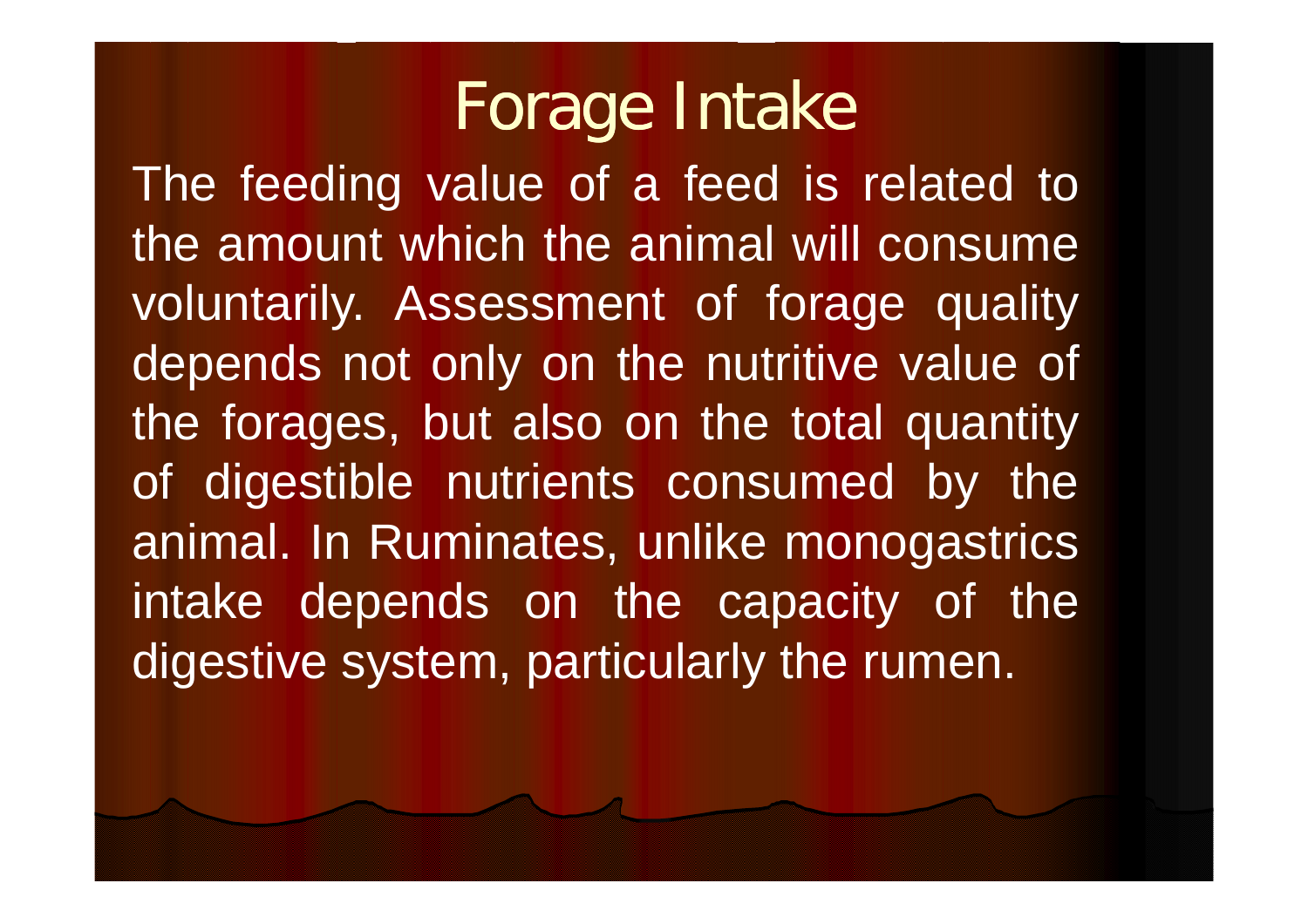### *Factors affecting intake*

1. Season of the year 2. Stage of growth 3. Digestibility & genotype 4. The animal factor – size of animal, potential productions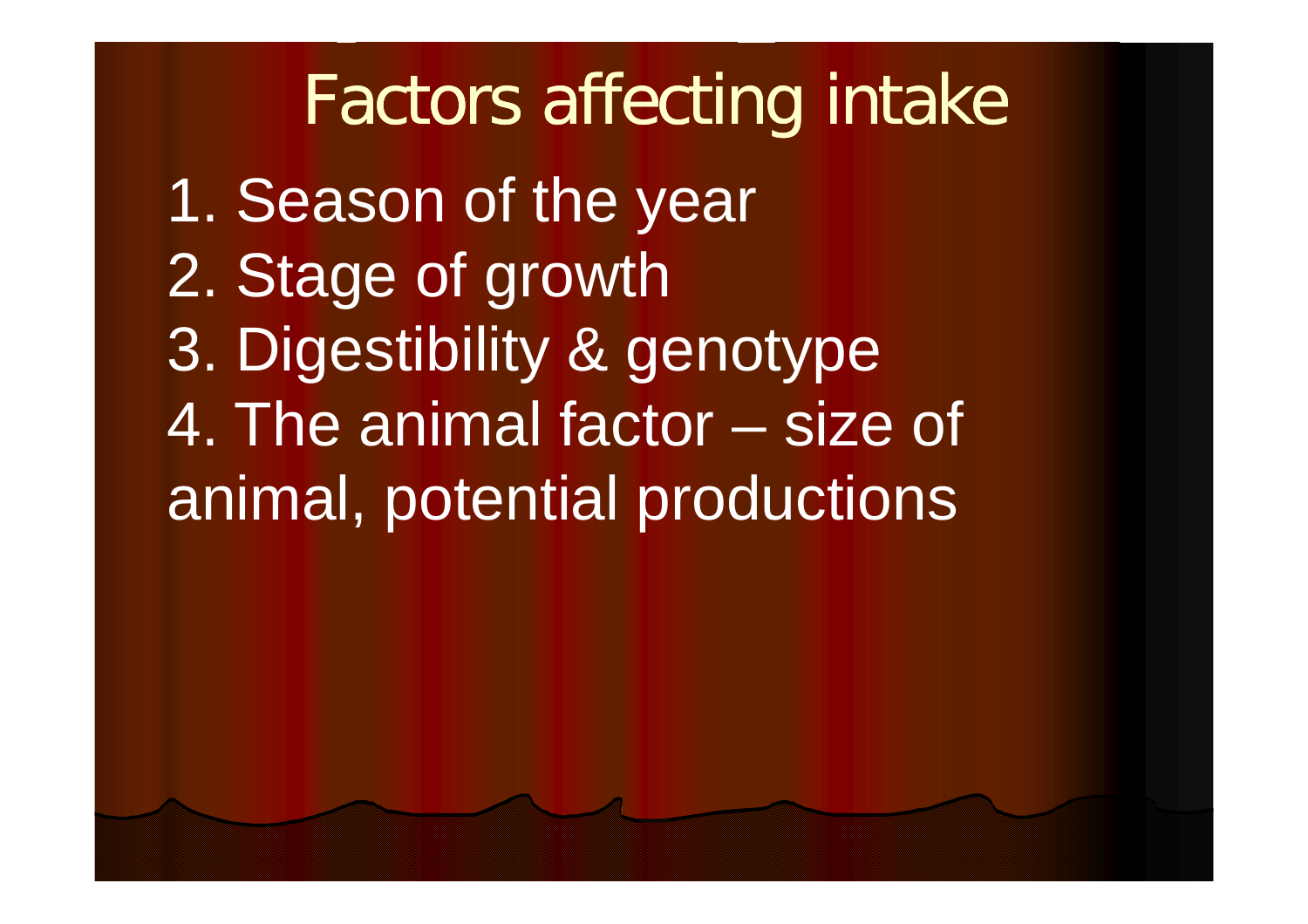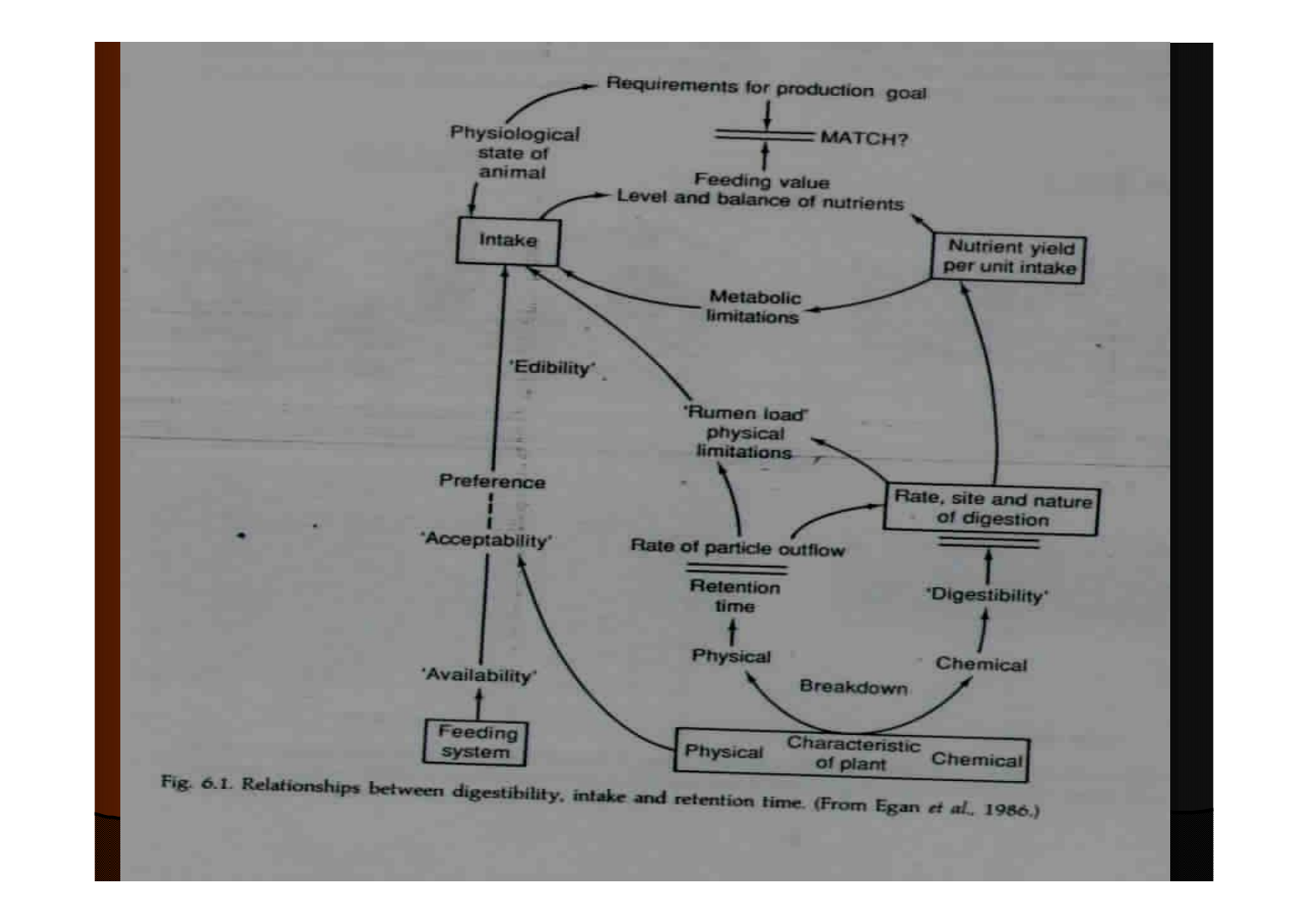#### Pasture Terminologies

- **Acceptability: Readiness with which animals** select and ingest a forage; sometimes used interchangeable to mean either palatability or voluntary intake.
- Ad libitum: the voluntary intake achieved when feed is available to the animal at all times.

 Acid detergent fiber (ADF): Insoluble residue following extraction with acid detergent (Van Soest); cell wall constituents minus hemicellulose.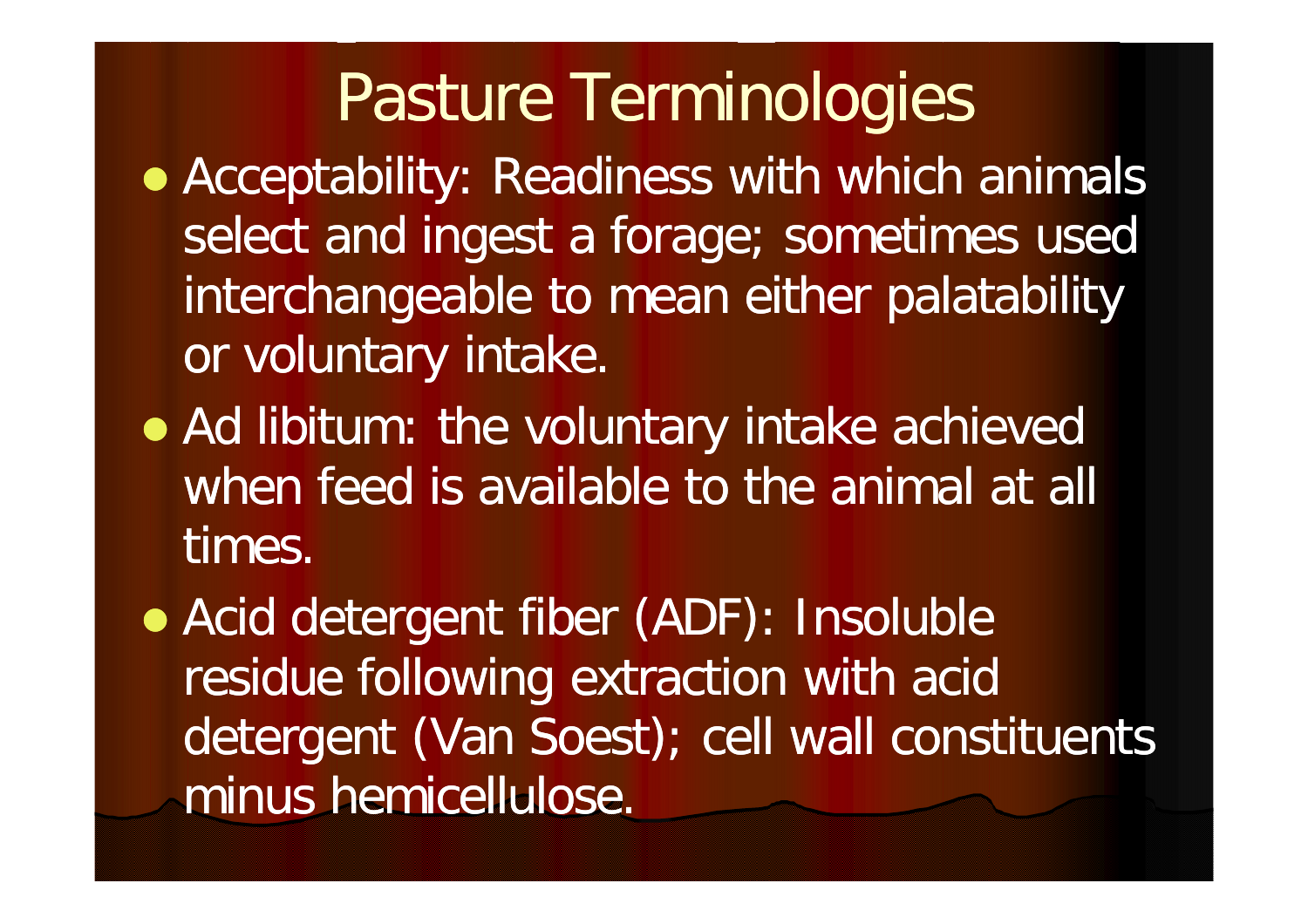- Acid detergent lignin (ADL): Lignin in the residue determined following extraction with acid detergent.
- Adventitious roots: The second root system which develops from the lower nodes of each grass tiller.
- Browse: A class of range forage including twigs with their shoots and leaves which are selectively cropped by livestock or other wild herbivores from shrubs, small trees and woody vines.
- Carbohydrate: Complex polyhydroxy, aliphatic aldehydes and their anhydric polymers which the proportion of hydrogen and oxygen generally the same as in water e.g. glucose, sucrose, starch, cellulose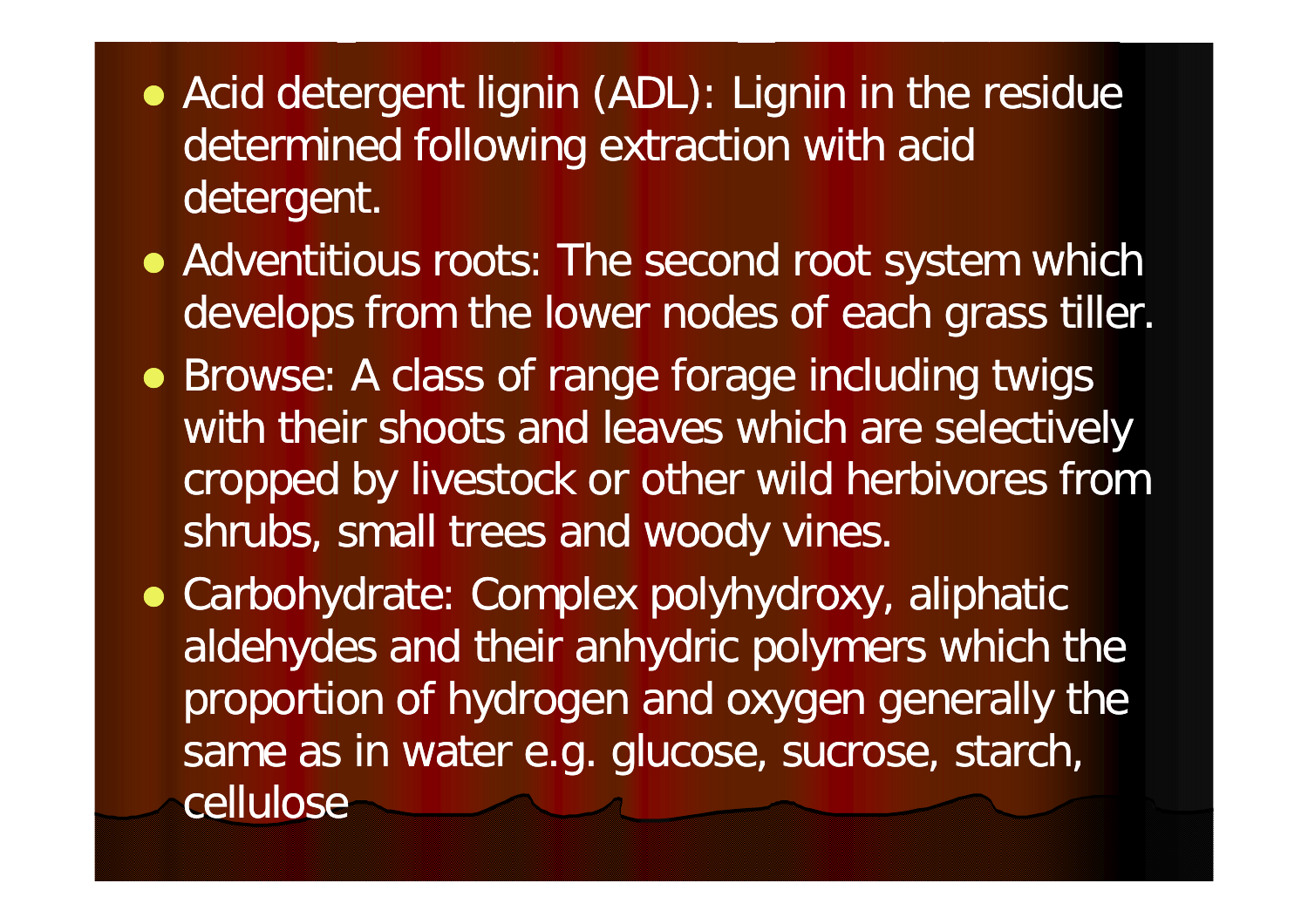#### • Please photocopy others